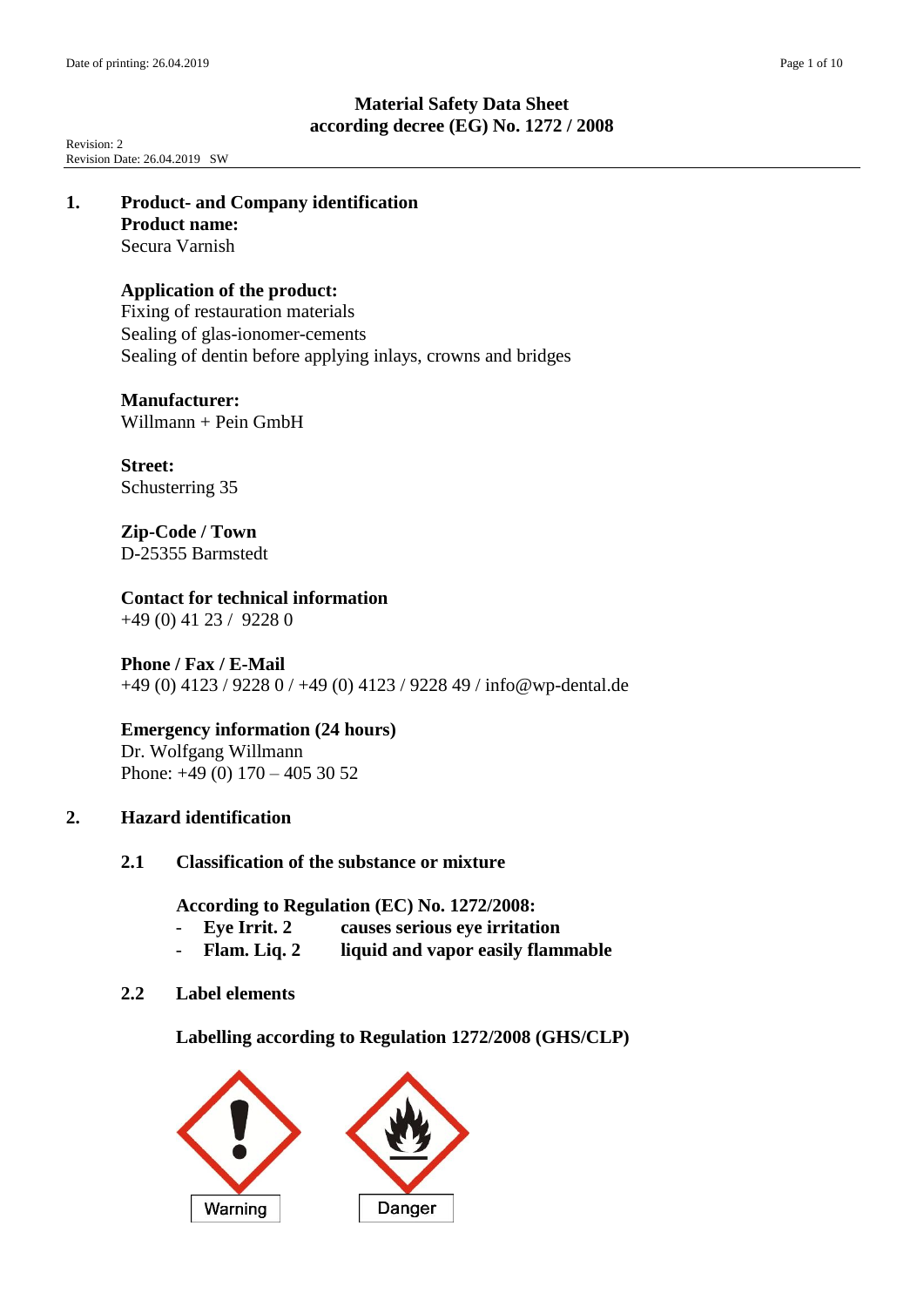| H319             | causes serious eye irritation                                                                                                                             |
|------------------|-----------------------------------------------------------------------------------------------------------------------------------------------------------|
| P <sub>264</sub> | Wash  thoroughly after handling.                                                                                                                          |
| P <sub>280</sub> | Wear protective gloves/protective clothing/eye protection/face protection/                                                                                |
| P305+P351+P338   | hearing protection<br>IF IN EYES: Rinse cautiously with water for several minutes. Remove<br>contact lenses, if present and easy to do. Continue rinsing. |
| P337+P313        | If eye irritation persists: Get medical advice/attention.                                                                                                 |
| H <sub>225</sub> | liquid and vapor easily flammable                                                                                                                         |
| P <sub>210</sub> | Keep away from heat, hot surfaces, sparks, open flames and other ignition                                                                                 |
|                  | sources. No smoking.                                                                                                                                      |
| P <sub>233</sub> | Keep container tightly closed.                                                                                                                            |
| P <sub>240</sub> | Ground and bond container and receiving equipment.                                                                                                        |
| P <sub>241</sub> | Use explosion-proof [electrical/ventilating/lighting/] equipment.                                                                                         |
| P <sub>242</sub> | Use non-sparking tools.                                                                                                                                   |
| P <sub>243</sub> | Take action to prevent static discharges                                                                                                                  |
| P <sub>280</sub> | Wear protective gloves/protective clothing/eye protection/face protection/<br>hearing protection/                                                         |
| P303+P361+P353   | IF ON SKIN (or hair): Take off immediately all contaminated clothing.                                                                                     |
|                  | Rinse skin with water [or shower]                                                                                                                         |
| P370+P378        | In case of fire: Use  to extinguish                                                                                                                       |
| P403+P235        | Store in a well-ventilated place. Keep cool.                                                                                                              |
| P501             | Dispose of contents/container to                                                                                                                          |
|                  |                                                                                                                                                           |

# **Additional hazard advices for human and environment:**

EUHO66 Repeated exposure may cause skin dryness or cracking. Vapours may cause drowsiness and dizziness.

# **3. Composition/Information on ingredients Chemical characterization:**

# **Hazardous ingredients:**

| Ingredients    | $Cas-No.$       | Index-No.            | EG-No.       | Percentage $(\% )$ |
|----------------|-----------------|----------------------|--------------|--------------------|
| Ethyl acetate  | $141 - 78 - 6$  | $607 - 022 - 00 - 5$ | 205-500-4    | $0 - 80$           |
| Nitrocellulose | $9004 - 70 - 0$ | $603 - 037 - 01 - 3$ |              | $0 - 20$           |
| Ethanol        | $64 - 17 - 5$   | 603-002-00-5         | $ 200-578-6$ | $0 - 5$            |

# **4. First-Aid-Measures**

# **General advices**

Consult a doctor. Show the medicating doctor this material safety data sheet.

# **After inhalation**

If breathed in, move person into fresh air. If not breathing give artificial respiration. Consult a doctor.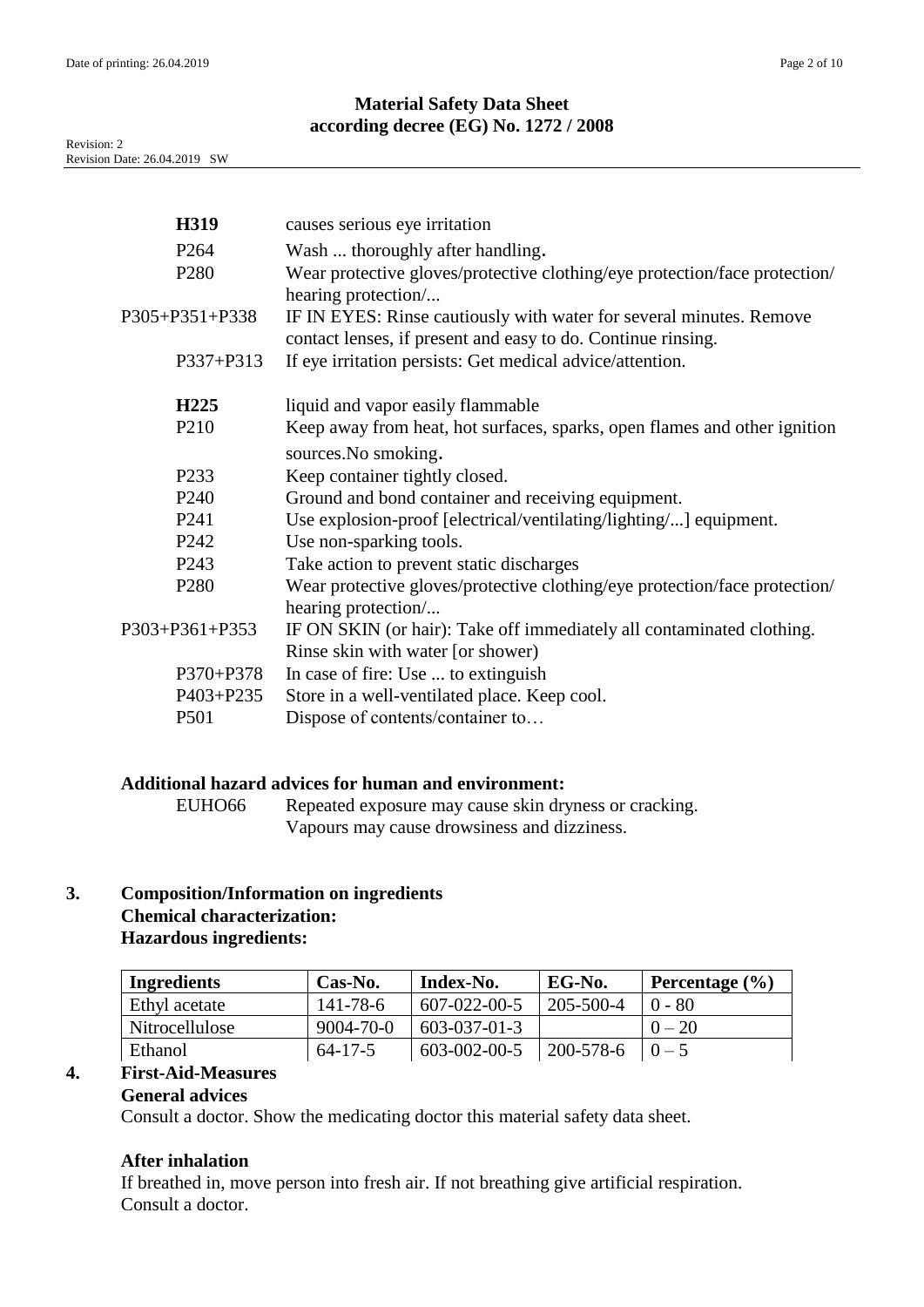Revision: 2 Revision Date: 26.04.2019 SW

#### **After skin contact**

Wash off with plenty of soap and water. Consult a doctor.

#### **After eye contact**

Rinse thoroughly with plenty of water for at least 15 minutes with plenty of water and consult a doctor.

### **After swallowing**

Do NOT induce vomitting. Never give anything by mouth to an unconscious person. Rinse mouth with water. Consult a doctor.

### **5. Fire-Fighting-Measures**

### **Suitable extinguishing agents**

The fire is only erasable with water (cause of the nitrocellulose, that would still burn also without oxygen – contains Cellulose).

#### **Special protective equipment for fire-fighting**

In case of fire, if necessary, use self-contained breathing apparatus.

#### **Further information**

Use water spray to cool unopened containers.

### **6. Accidental release measures**

#### **Personal precautions**

Use personal protective equipment. Avoid breathing vapors, mist or gas. Ensure adequate ventilation. Remove all sources of ignition. Evacuate personnel to safe areas. Beware of vapours accumulating to form explosive concentrations. Vapours can accumulate in low areas.

#### **Environmental precautions**

Prevent further leakage or spillage if safe to do so. Do not let product enter drains.

#### **Methods and materials for containment and cleaning up**

Contain spillage, and then collect with non-combustible absorbent material, (e.g. sand, earth, diatomaceous earth, vermiculite) and place in container for disposal according to local / national regulations (see section 13).

## **7. Handling and storage**

### **Precautions for safe handling**

Avoid contact with skin and eyes. Avoid inhalation of vapour or mist. Keep away from sources of ignition – No smoking. Take measures to prevent the build up of electrostatic charge.

## **Conditions for safe storage**

Keep container in a cool place. Keep container tightly closed in a dry and well-ventilated place. Containers which are opened must be carefully resealed and kept upright to prevent leakage.

# **8. Exposure controls / Personal protection Components with workplace control parameters**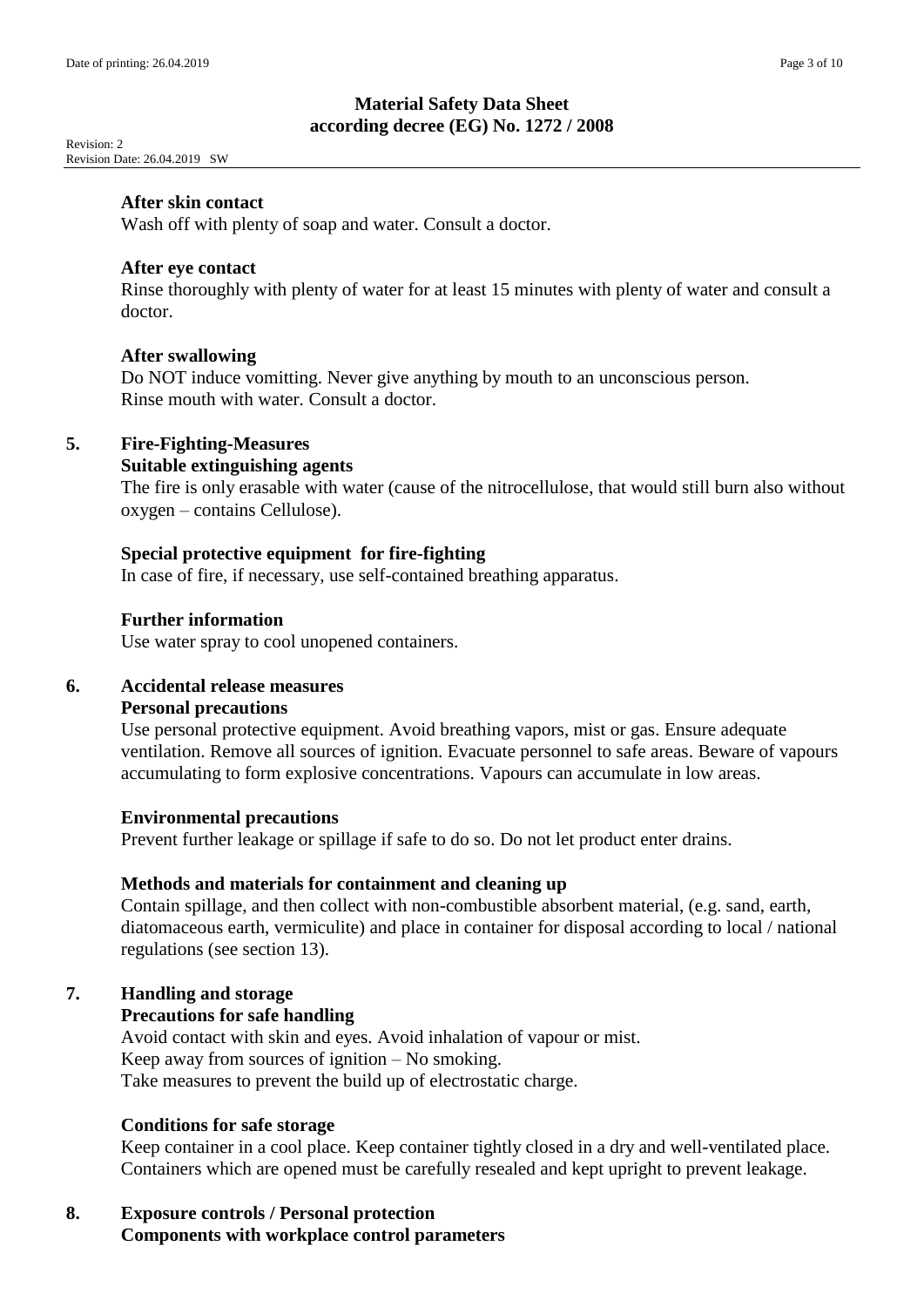Revision: 2 Revision Date: 26.04.2019 SW

| Components                                                                                                      | CAS-No.        | Value      | Control parameters | Update     | <b>Basis</b>      |
|-----------------------------------------------------------------------------------------------------------------|----------------|------------|--------------------|------------|-------------------|
| <b>Ethyl Acetate</b>                                                                                            | $141 - 78 - 6$ | <b>AGW</b> | $400$ ppm          | 2006-01-01 | <b>TRGS 900-</b>  |
|                                                                                                                 |                |            | $1.500$ mg/        |            | workplace control |
|                                                                                                                 |                |            |                    |            | parameters        |
| Remarks : Senates commission for inspection of unhealthy working substances of DFG (MAK-Commission).            |                |            |                    |            |                   |
| A risk of « fruit damage » must not be suspected if workplace control parameters and the biological limit value |                |            |                    |            |                   |
| are observed.<br>(BGW)                                                                                          |                |            |                    |            |                   |

# **Personal protective equipment: Respiratory protection**

Where risk assessment shows air-purifying respirators are appropriate use a full-face respirator with multi-purpose combination (US) or type ABEK (EN 14387) respirator cartridges as a backup to engineering controls. If the respirator is the sole means of protection, use a full-face supplied air respirator. Use respirators and components tested and approved under appropriate government standards such as NIOSH (US) or CEN (EU).

# **Hand protection**

The protection gloves has to correspond to the specifications of the EC-guideline 89/686/EWG and comply to the rule EN 374 which is due to it.

# **Eye protection**

Face shield and safety glasses.

# **Skin and body protection**

Choose body protection according to the amount and concentration of the dangerous substance at the work place.

# **Hygiene measures**

The general preventive measures while working with chemicals are to be attended. Wash hands before breaks and at the end of workday.

PNCE and DNCL-Values as to be possibly worked out in a preparation safety report do not exist.

# **9. Physical and chemical properties**

| <b>General information</b> |                     |
|----------------------------|---------------------|
| Form                       | liquid              |
| Colour                     | clear               |
| Odour                      | after Ethyl acetate |

| <b>Safety data</b>     |                      |
|------------------------|----------------------|
| Flash point            | $\lt$ 5°C            |
| $*Ph$                  | no data available    |
| *Melting point         | ca. $-84^{\circ}$ C  |
| *Ignition temperature  | ca. 427°C            |
| *Boiling point         | ca. $76,5 - 77,5$ °C |
| *Lower explosion limit | ca. 2,2 % (V)        |
| *Upper explosion limit | ca. 11,5 %           |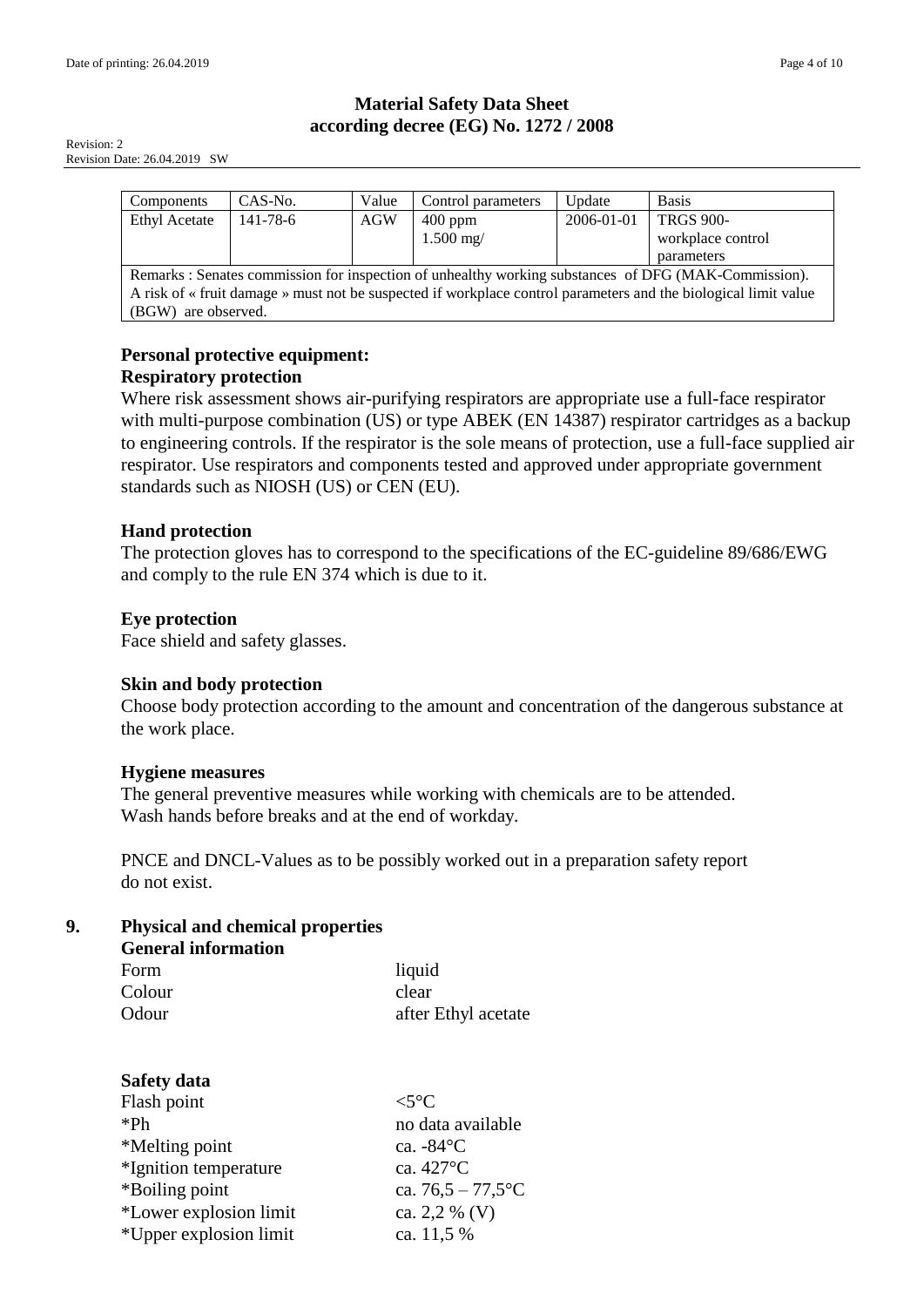Revision: 2 Revision Date: 26.04.2019 SW

| *Vapour pressure       | ca. 97,3 hPa at $20,0^{\circ}$ C |
|------------------------|----------------------------------|
| *Water solubility      | soluble                          |
| *Partition coefficient | $log$ Pow: ca. 0,73              |
| n-Octanol/water        |                                  |

\*This informations were adopted from the main component (Ethyl acetate).

# **10. Stability and reactivity**

**Chemical stability**

Stable under recommended storage conditions.

# **Conditions to avoid**

Heat, flames and sparks.

**Materials to avoid** Strong oxidizing agents

# **Hazardous decomposition products**

Hazardous decomposition products formed under fire conditions. – Carbon oxides.

# **11. Toxicological information**

#### **Acute toxicity:**

LD50 Oral –  $Rat - 5620$  mg/kg LC50 Inhalation – Mouse –  $2 h - 45.000$  mg/m3 LD50 Dermal – Rabbit - >180.000 mg/kg

## **Skin corrosion/irritation**

No data available

### **Serious eye damage/eye irritation**

No data available

# **Respiratory or skin sensitization**

No data available

# **Germ cell mutagenicity**

No data available

### **Carcinogenicity**

This product is or contains a component that is not classifiable as to ist carcinogenicity based on ist IARC, ACGIH, NTP or EPA classification.

IARC: No component of this product present at levels greater than or equal to 0.1% is identified as probable, possible or confirmed human carcinogen by IARC.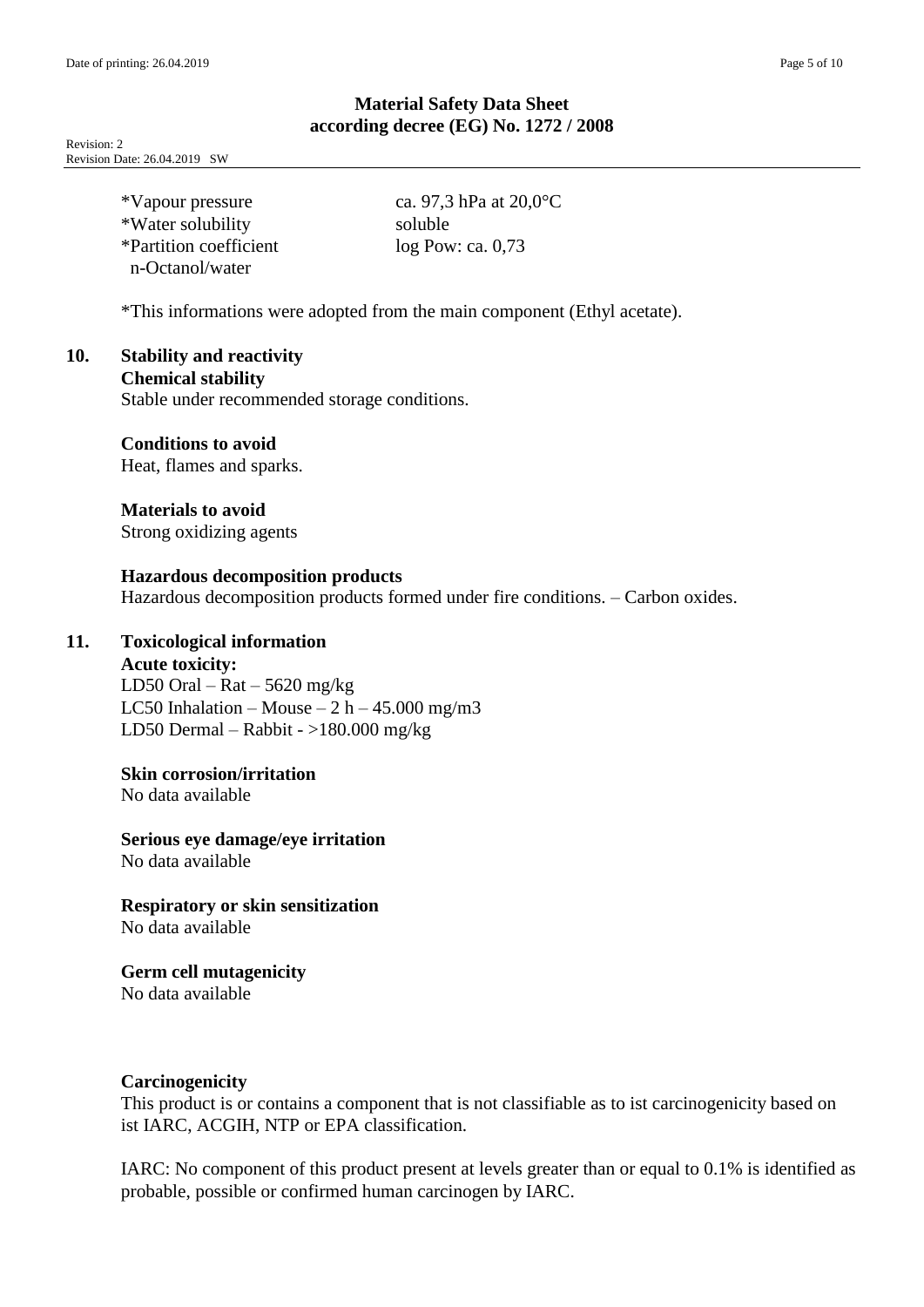Revision: 2 Revision Date: 26.04.2019 SW

#### **Reproductive toxicity**

No data available.

# **Specific target organ toxicity – single exposure (GHS)**

May cause damage to organs.

## **Specific target organ toxicity – repeated exposure (GHS)**

No data available.

### **Aspiration hazard**

No data available

### **Potential health effects**

| Inhalation: | May be harmful if inhaled. Causes respiratory tract irritation.  |
|-------------|------------------------------------------------------------------|
|             | Vapours may cause drowsiness and dizziness.                      |
| Ingestion:  | May be harmful if swallowed.                                     |
| Skin:       | May be harmful if absorbed through skin. Causes skin irritation. |
|             | Repeated exposure may cause skin dryness or cracking.            |
| Eyes:       | Causes eye irritation.                                           |

#### **Signs and symptoms of exposure**

Central nervous system depression, Drowsiness, narcosis, anemia

#### **Additional information** RTECS: AH5425000

# **12. Ecological information**

| <b>Toxicity to fish:</b>   | $LC50$ – Oncorthynchus mykiss (rainbow trout)<br>$350,00 - 600,00$ mg/l $-96$ h<br>LC50 – Pimephales promelas (fathead minnow)<br>$220,00 - 250,00$ mg/l $-96$ h |
|----------------------------|------------------------------------------------------------------------------------------------------------------------------------------------------------------|
| <b>Toxicity to daphnia</b> | EC50 – Daphnia magna (Water flea)                                                                                                                                |
| and other aquatic          | $2.300,00 - 3.090,00$ mg/l $- 24h$                                                                                                                               |
| invertebrates:             | LC50 – Daphnia magna (Water flea)<br>$560 \text{ mg/l} - 46 \text{ h}$                                                                                           |
| <b>Toxicity to algae:</b>  | $EC50 - No$ information available.                                                                                                                               |
|                            | $4.300,00 \text{ mg}/1 - 24 \text{ h}$                                                                                                                           |
|                            | $EC50 - Selenastrum$                                                                                                                                             |
|                            | $1.800,00 - 3.200,00$ mg/l $- 72$ h                                                                                                                              |

# **Persistence and degradability**

No data available

## **Mobility in soil** No data available

### **Bioaccumulation potencial:**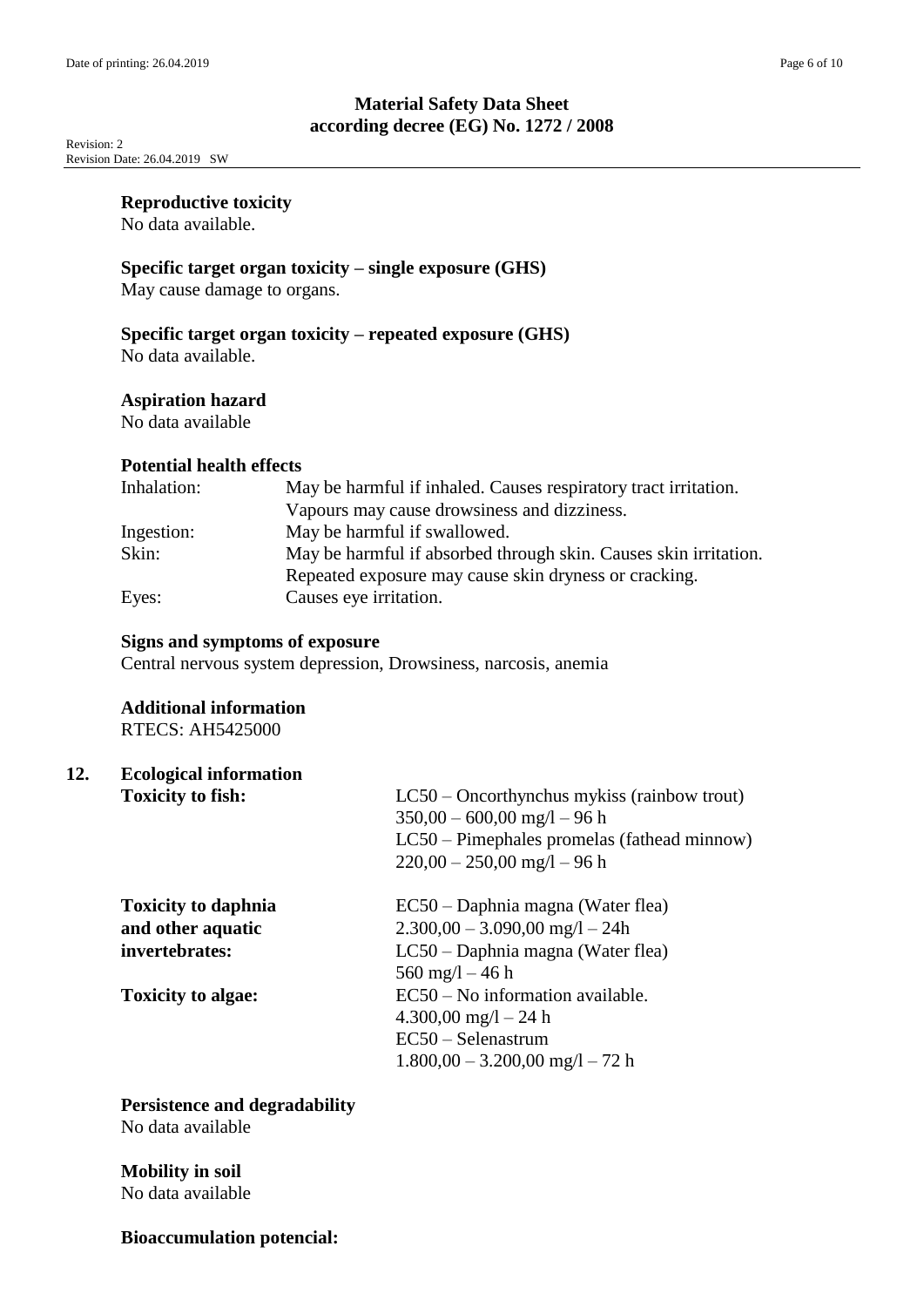Revision: 2 Revision Date: 26.04.2019 SW

No data available

## **Effect of the determination of the PTB- and vPvB-Report:**

Endocrine disruption potential If the material causes hormonal effects or prevents them is unknown to us.

## **Other adverse effects**

No data available

# **13. Disposal considerations Product:**

## **Recommendation:**

May not be disposed together with household garbage. Do not drain into canalisation. To dispose of accordingly with notice of the local regulations of authority.

## **Disposal key**

(see at disposal key for methacrylate-containing dental products) 16 03 05 organic waste, which contains hazard substances

# **Contaminated packaging:**

### **Recommendation:**

Dispose of as unused product

## **14. Transport information Landtransport ADR/RID:**

| ADR/RID-GGVS/E class:    | 3 (F1) flammable liquid substances |
|--------------------------|------------------------------------|
| Kemler-Number:           | 33                                 |
| UN-Number:               | 1173                               |
| Packaging group:         | Н                                  |
| Hazard Label:            |                                    |
| Description of the good: | 1173 ETHYL ACETATE                 |
|                          |                                    |

# **Maritime transport IMDG, GGVSea**

| 3                    |
|----------------------|
| 1173                 |
| 3                    |
| Н                    |
| $F-E$ , $S-D$        |
| N <sub>0</sub>       |
| <b>ETHYL ACETATE</b> |
|                      |

# **Air transport ICAO-TI and IATA-DGR**



**CONTRACTOR**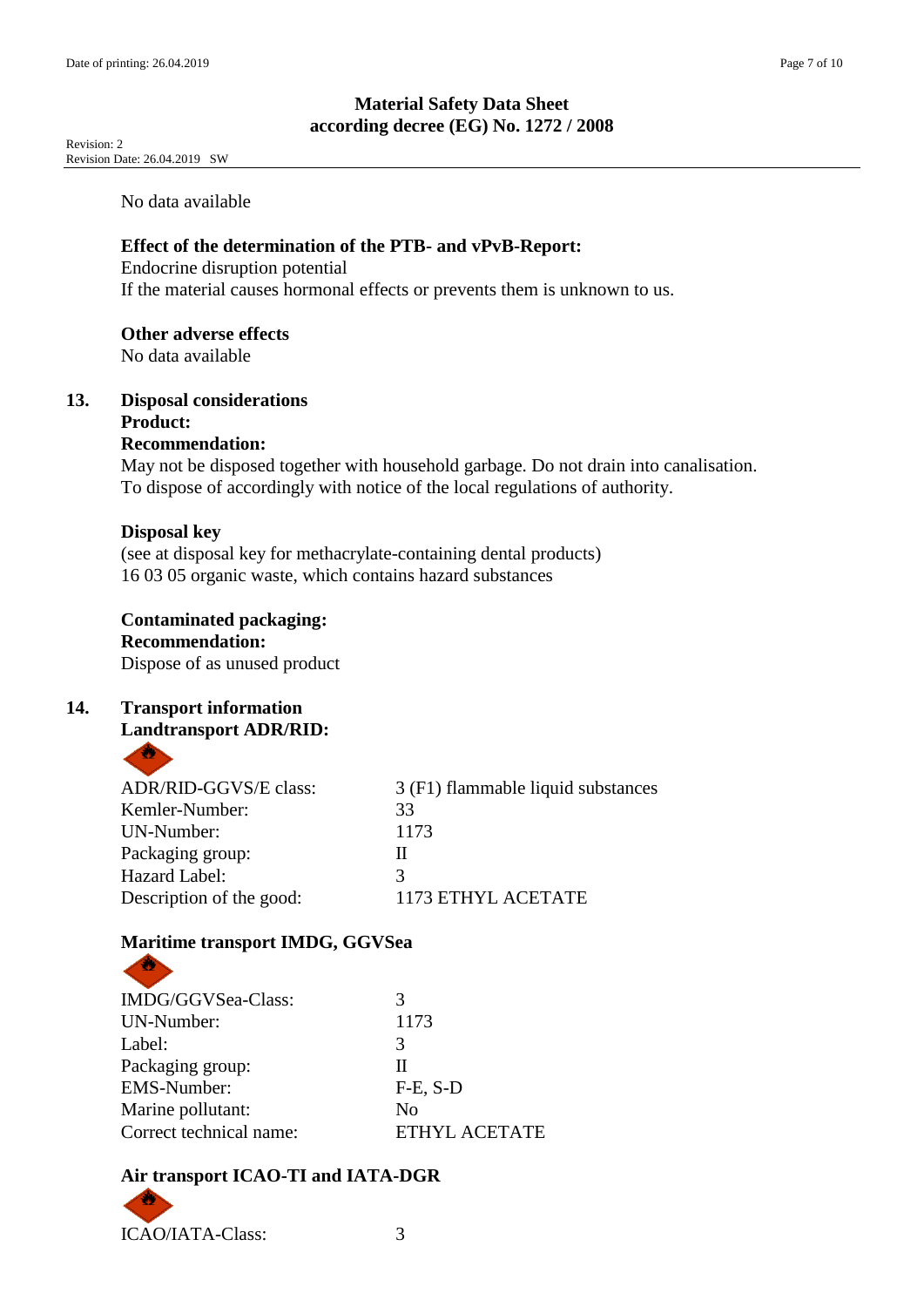Revision: 2 Revision Date: 26.04.2019 SW

| UN/ID-Number:           | 1173          |
|-------------------------|---------------|
| Label:                  |               |
| Packaging group:        | ш             |
| Correct technical name: | ETHYL ACETATE |

## **15. Regulatory information**

## **2.1 Classification of the substance or mixture**

**According to Regulation (EC) No. 1272/2008:**

- **Eye Irrit. 2 causes serious eye irritation**
- **Flam. Liq. 2 liquid and vapor easily flammable**

# **2.2 Label elements**

**Labelling according to Regulation 1272/2008 (GHS/CLP)**



| H319             | causes serious eye irritation                                                                                                       |
|------------------|-------------------------------------------------------------------------------------------------------------------------------------|
| P <sub>264</sub> | Wash  thoroughly after handling.                                                                                                    |
| P <sub>280</sub> | Wear protective gloves/protective clothing/eye protection/face protection/<br>hearing protection/                                   |
| P305+P351+P338   | IF IN EYES: Rinse cautiously with water for several minutes. Remove<br>contact lenses, if present and easy to do. Continue rinsing. |
| P337+P313        | If eye irritation persists: Get medical advice/attention.                                                                           |
| H <sub>225</sub> | liquid and vapor easily flammable                                                                                                   |
| P <sub>210</sub> | Keep away from heat, hot surfaces, sparks, open flames and other ignition                                                           |
|                  | sources. No smoking.                                                                                                                |
| P <sub>233</sub> | Keep container tightly closed.                                                                                                      |
| P <sub>240</sub> | Ground and bond container and receiving equipment.                                                                                  |
| P <sub>241</sub> | Use explosion-proof [electrical/ventilating/lighting/] equipment.                                                                   |
| P <sub>242</sub> | Use non-sparking tools.                                                                                                             |
| P <sub>243</sub> | Take action to prevent static discharges                                                                                            |
| P <sub>280</sub> | Wear protective gloves/protective clothing/eye protection/face protection/                                                          |
|                  | hearing protection                                                                                                                  |
| P303+P361+P353   | IF ON SKIN (or hair): Take off immediately all contaminated clothing.                                                               |
|                  | Rinse skin with water [or shower)                                                                                                   |
| P370+P378        | In case of fire: Use  to extinguish                                                                                                 |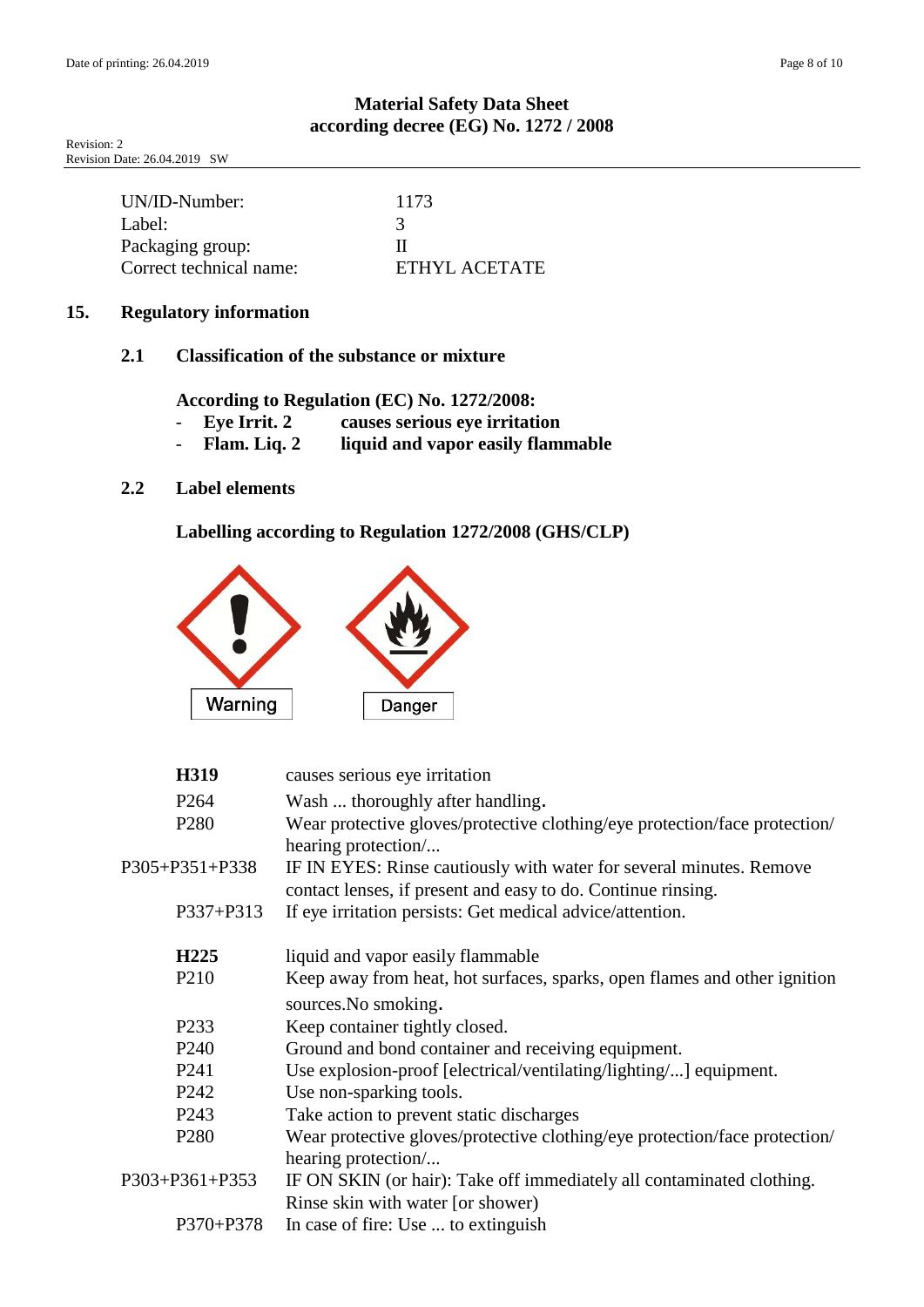| Revision: 2                  |  |
|------------------------------|--|
| Revision Date: 26.04.2019 SW |  |

| P403+P235 | Store in a well-ventilated place. Keep cool. |
|-----------|----------------------------------------------|
| P501      | Dispose of contents/container to             |

### **Additional hazard advices for human and environment:**

EUHO66 Repeated exposure may cause skin dryness or cracking. Vapours may cause drowsiness and dizziness.

#### **Water hazard class:**

WGK 1: slight water hazard (Estimation on the basis of the ingredients)

### **\*16. Other information**

### **Further applicable EG Guidelines**

Guideline for preparation (1999/45/EC), at last changed by the guideline 2006/8/EC. Substance Guideline (67/548/EWG), at last changed by the guideline 2006/121 EC. REACH-Guideline (EC) No. 1907/2006

### **Manufacturer´s suggested application restriction:**

Only for commercial use – no public product

### **H-phrases on which is referred in chapter 2 and 3**

| 225    | Highly flammable                                      |
|--------|-------------------------------------------------------|
| 319    | Irritatin to eyes                                     |
| EUHO66 | Repeated exposure may cause skin dryness or cracking. |
|        | Vapours may cause drowsiness and dizziness.           |

#### **Changes compared to the last version**

Adjustment to REACH

### **Department issuing MSDS:**

Dr. Wolfgang Willmann (Phone: +49 (0) 41 23 – 9228 0)

### **Additional Information:**

Origin: <sup>1</sup> http://www.baua.de ² http: // www.arbeitssicherheit.de

Some of the information presented and conclusions drawn herein are from sources other than direct test-data on the product itself.

The contents and format of this MSDS are in accordance with EEC Commission (EC) No. 1907 / 2006.

### **Disclaimer of Liability**

The information in this MSDS was obtained from sources which we believe are reliable. However, the information is provided without any warranty, express or implied, regarding its correctness.

The conditions or methods of handling, storage, use or disposal of the product are beyond